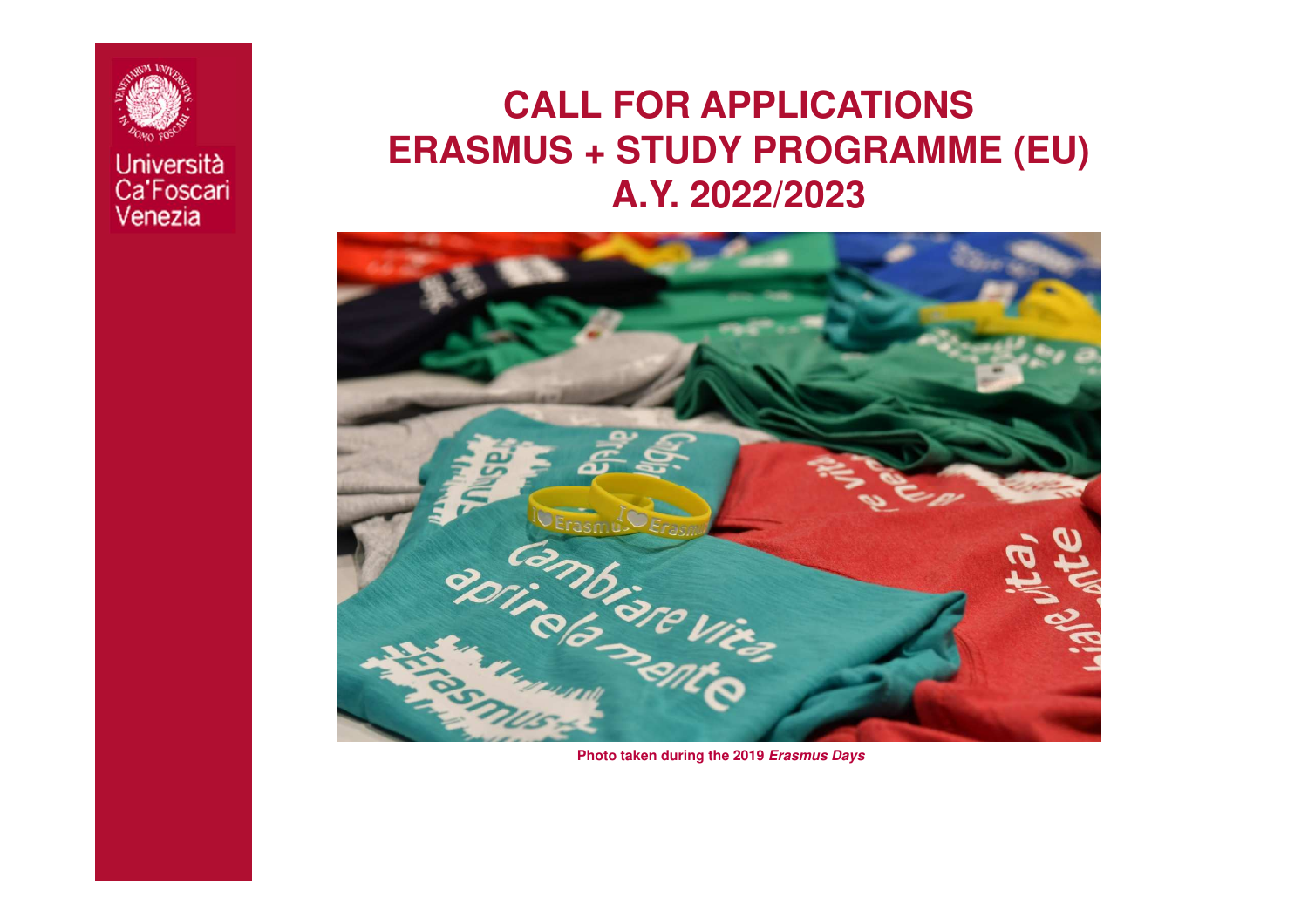

### **CALL FOR APPLICATIONS ERASMUS + STUDY PROGRAMME (EU) A.Y. 2022/2023**

**Mobilities selected through the current Call for Applications will be regulated by the provisions of the 2021-2027 Erasmus+ programme, and financed with funds of the Call 2021.**



**Students applying to the Call will adhere to the principles of the programme, stated in the Erasmus+ Student Charter, published at: https://www.unive.it/data/12637/.**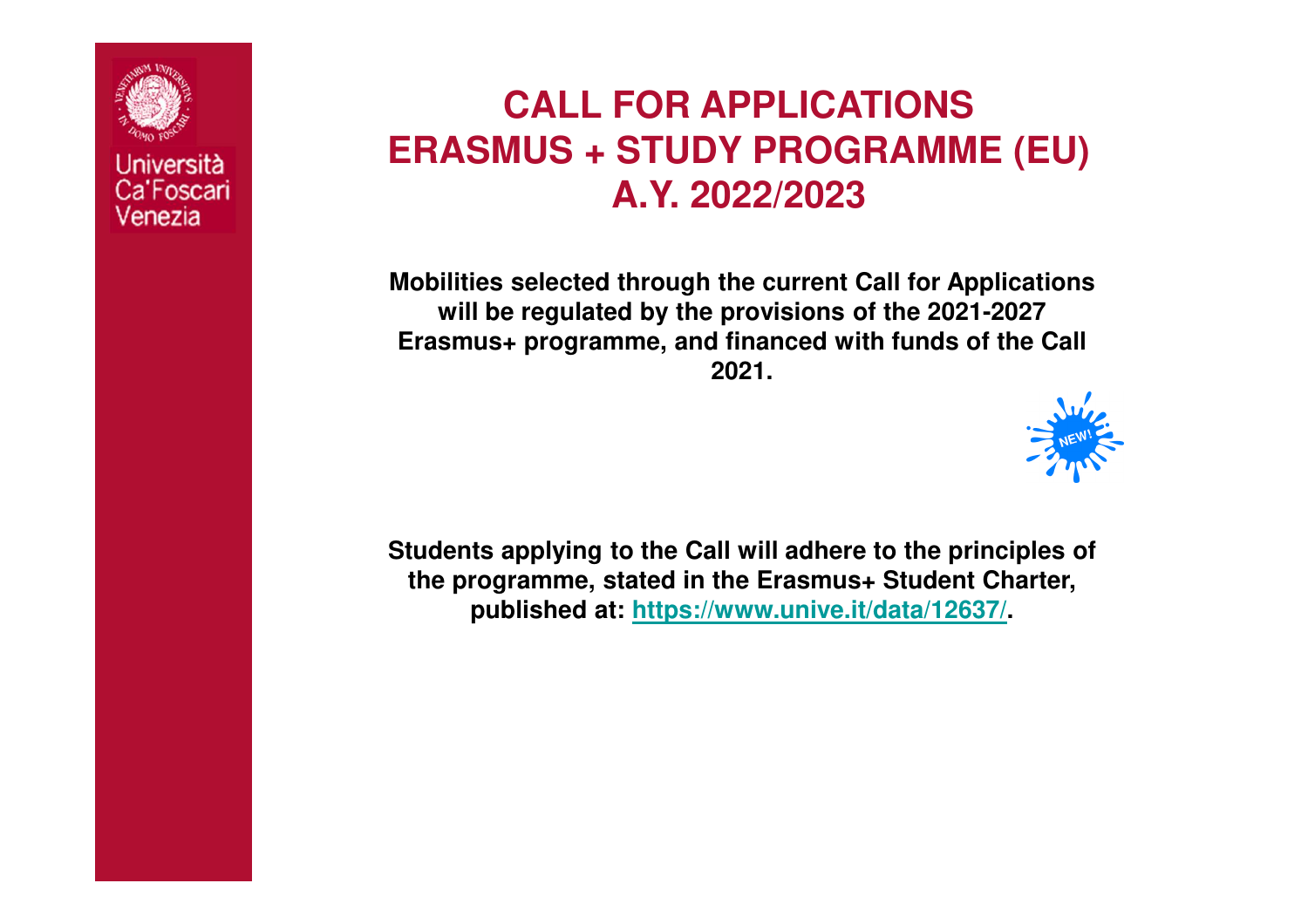

### **Description of the Programme:**



Chiara Agostini, Universidade Nova de Lisboa, a.y. 2017/2018

The Erasmus+ Study Programme provides students enrolled in a **Bachelor's Degree**, **Master's Degree** or **PhD Programme** with the opportunity to:

- • **attend courses, carry out research activity** and **benefit from the services available at the host institution** without paying tuition fees at the Partner University;
- • **receive full credit recognition of the activities carried out abroad**through the transferring of the credits as per their Online Learning Agreement;
- • **benefit from a grant from the European Commission** , together with **other forms of contribution**.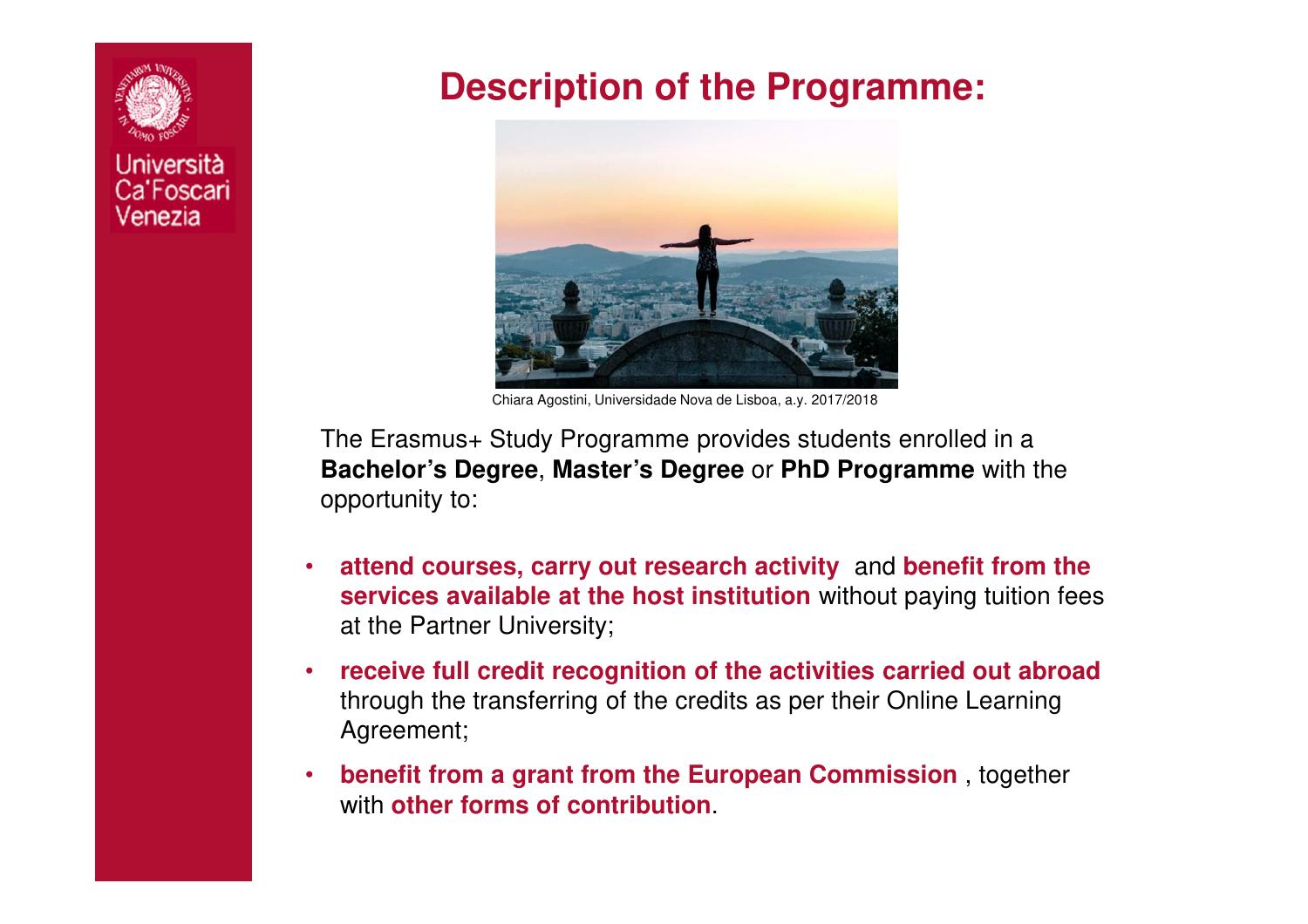

## **Admission Criteria:**



The selection is open to all students who are **regularly enrolled at Ca' Foscari for the a.y. 2021/2022** in a:

**Bachelor's Degree** with:

- -At least 12 CFU registered by 07/03/2022 at 23:59 (1st year)
- -At least 24 CFU registered by 07/03/2022 at 23:59 (2nd year)
- At least 42 CFU registered by 07/03/2022 at 23:59 (years following the 2nd )

**Master's Degree:** NO minimum number of registered CFU required

**PhD Programme:** Ca' Foscari University of Venice as administrative seat

**N.B!:** NO Professional Master and Single Courses students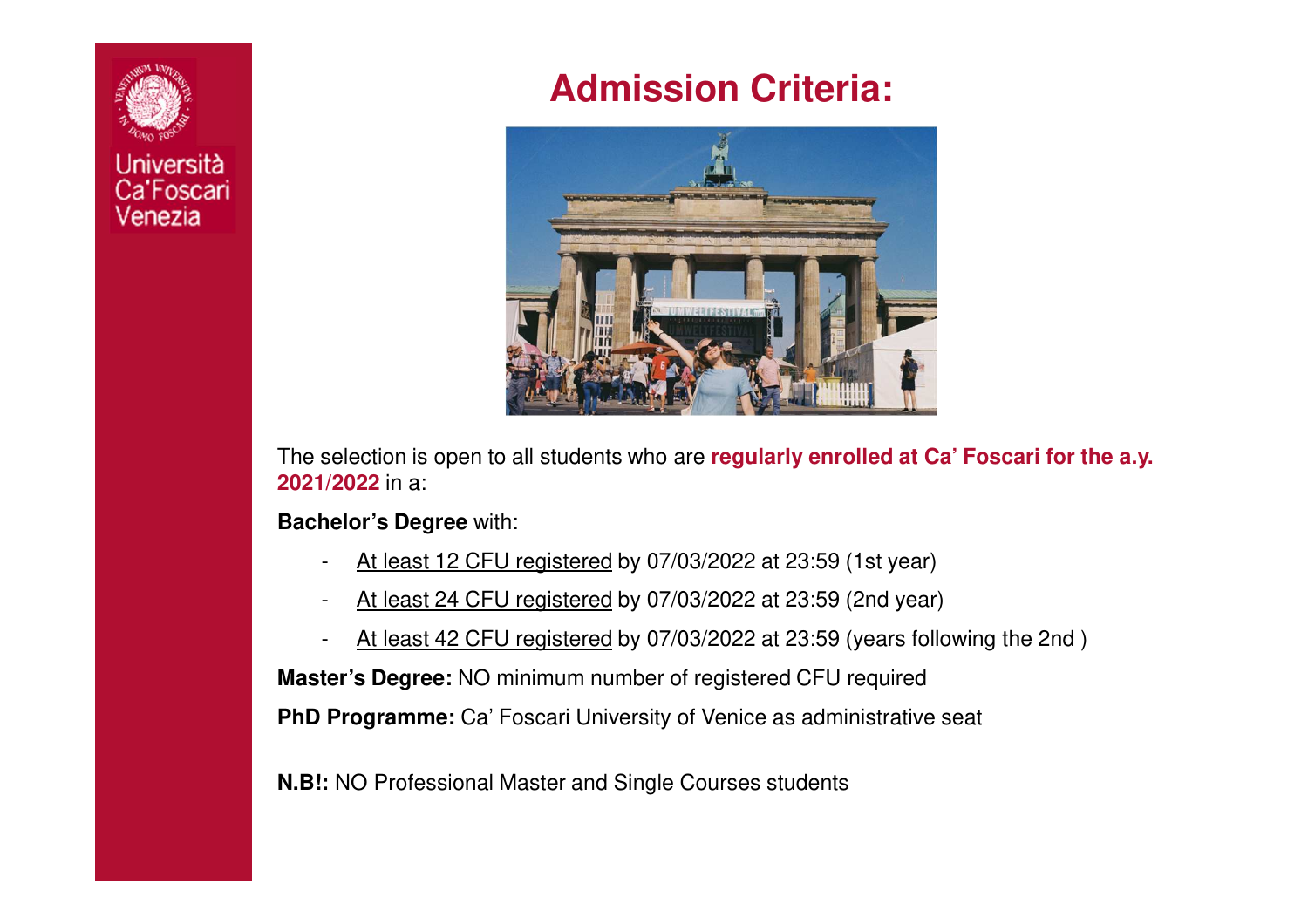

## **Activities to carry out abroad:**

**COURSES AND EXAMS:** approved by the academic coordinator and the host university

**RESEARCH ACTIVITY:** this activity (which does not result in the recognition of credits) must necessarily be combined with courses and exams, except for PhD students.

**TRAINEESHIP:** if carried out under the patronage of the host institution and correctly included in the OLA. Max. duration 2 months



Clarissa F, Universidad de Girona, Spagna, a.a. 2019/2020



Claudia S., Linköping University, Svezia, a.a. 2014/2015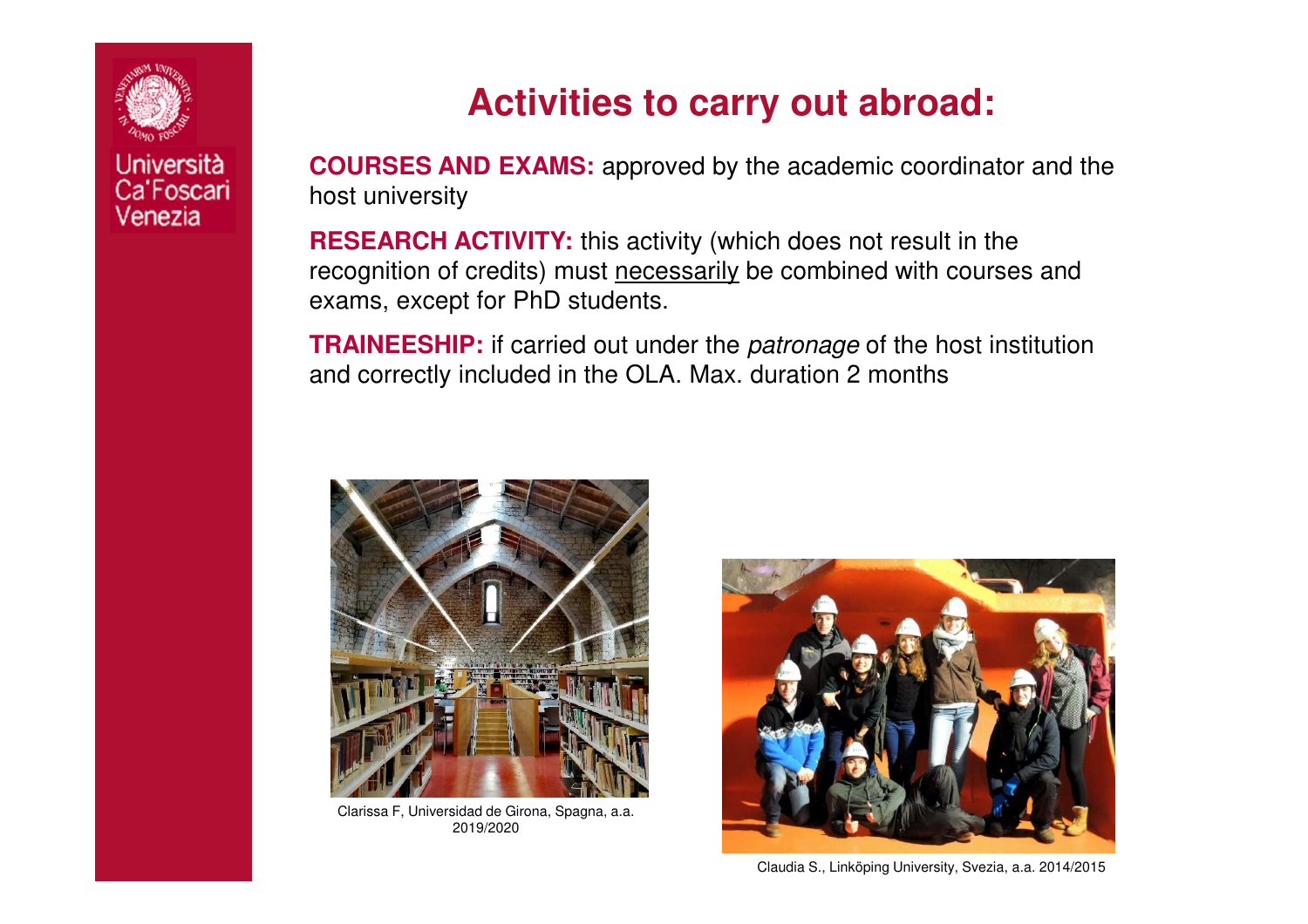

### **Erasmus+ Programme Destinations:**



#### **27 EU countries**:

Austria, Belgium, Bulgaria, Ciprus, Croatia, Denmark, Estonia, Finland, France, Hungary, Germany, Greece, Ireland, Latvia, Lithuania, Luxemburg, Malta, the Netherlands, Poland, Portugal, Czech Republic, Slovak Republic, Romania, Slovenia, Spain, Sweden,

#### **7 Non-EU countries:**

Former Yogoslav Republic of Macedonia, Liechtenstein Iceland, Turkey, Norway, Serbia.

#### **List of available destinations at: https://www.unive.it/data/12637/**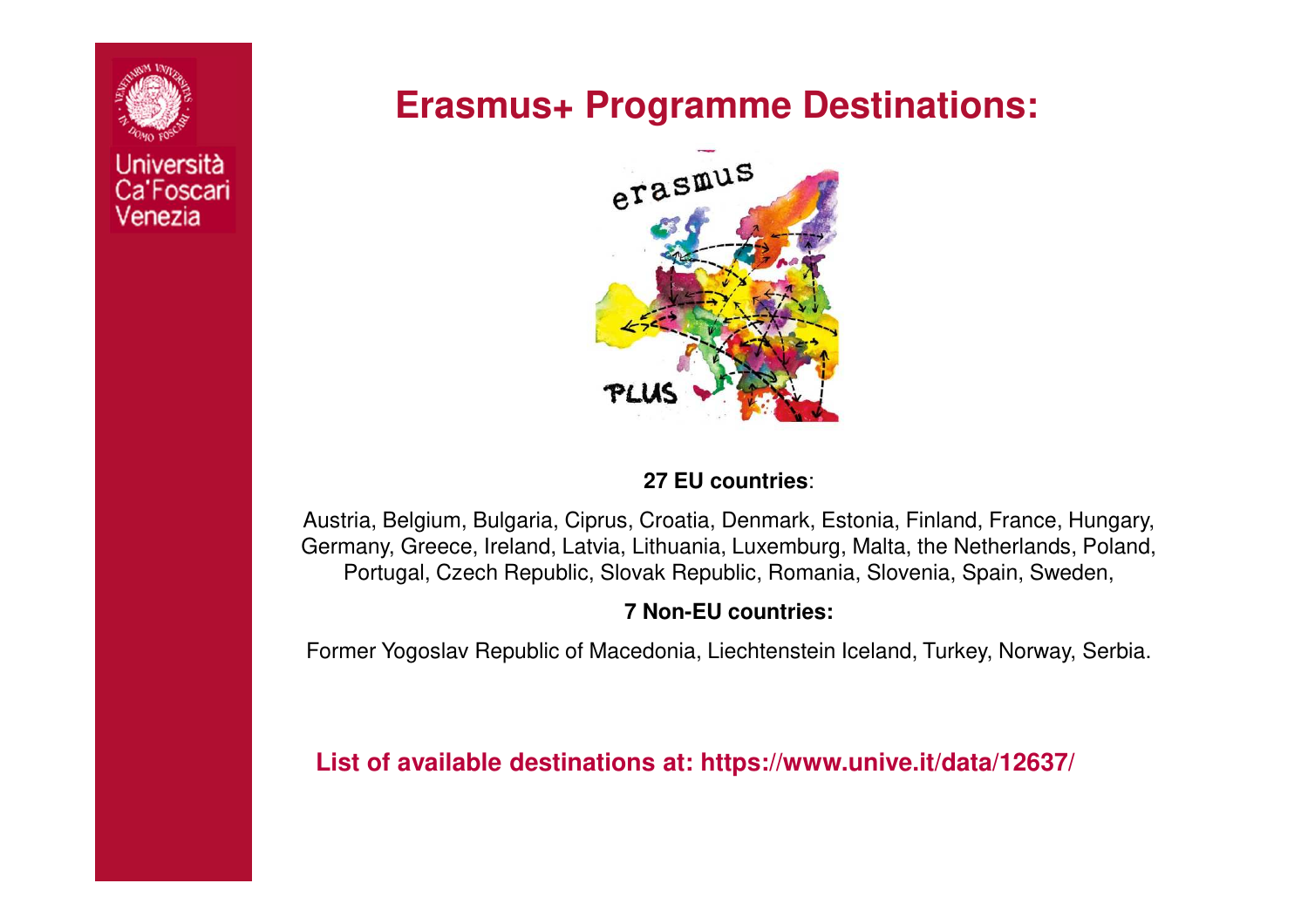

## **How to choose your destinations (1)**

- • Check the **disciplinary area** the agreement has been sealed for and the **expected duration of the mobility**;
- •Check possible restrictions concerning the **study cycle** (L=BA, LM= MA, PhD);
- • Check **possible additional restrictions** (places reserved to specific study programmes or curricula/semester of mobility, etc.);
- • Check if the **academic offer at the host institution as per the agreement** iscompatible with your study plan, and the exams that you would like to take abroad;
- • Focus on the host university and the services offered to students, rather than the country or city of destination;
- •Consider whether your choice is **economically viable** (for you and your family).

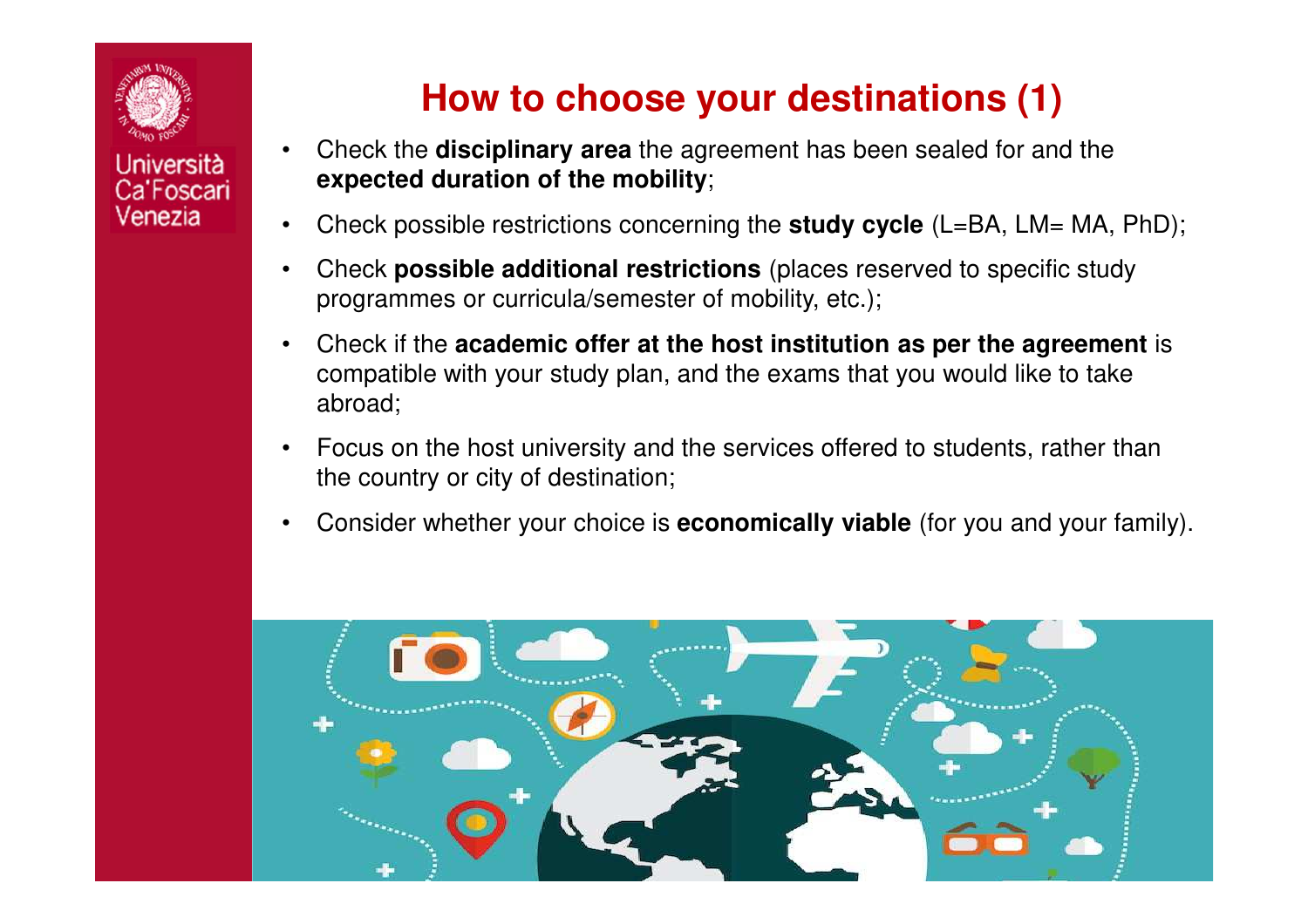

## **How to choose your destinations (2)**

- $\checkmark$ Go to the section **Destinations** at: www.unive.it/data/12637/;
- $\checkmark$  Find the **department** that lists destinations with a disciplinary area compatible with your study plan

#### **Destinations**

Information factsheet are constantly updated according to the information provided by partner institutions. We highly suggest you to regularly consult them, along with the websites of the host universities, also after you have been selected

The list of destinations might be subjected to changes until the the next Call for Applications is published.

| <b>Department of Economics</b>                                   |  |
|------------------------------------------------------------------|--|
| Department of Philosophy and Cultural Heritage                   |  |
| Department of Management                                         |  |
| Department of Environmental Sciences, Informatics and Statistics |  |
| Department of Molecular Sciences and Nanosystems                 |  |
| Department of Linguistics and Comparative Cultural Studies       |  |

Don't forget to consider lessknown destinations as well! You might find the right onefor your study plan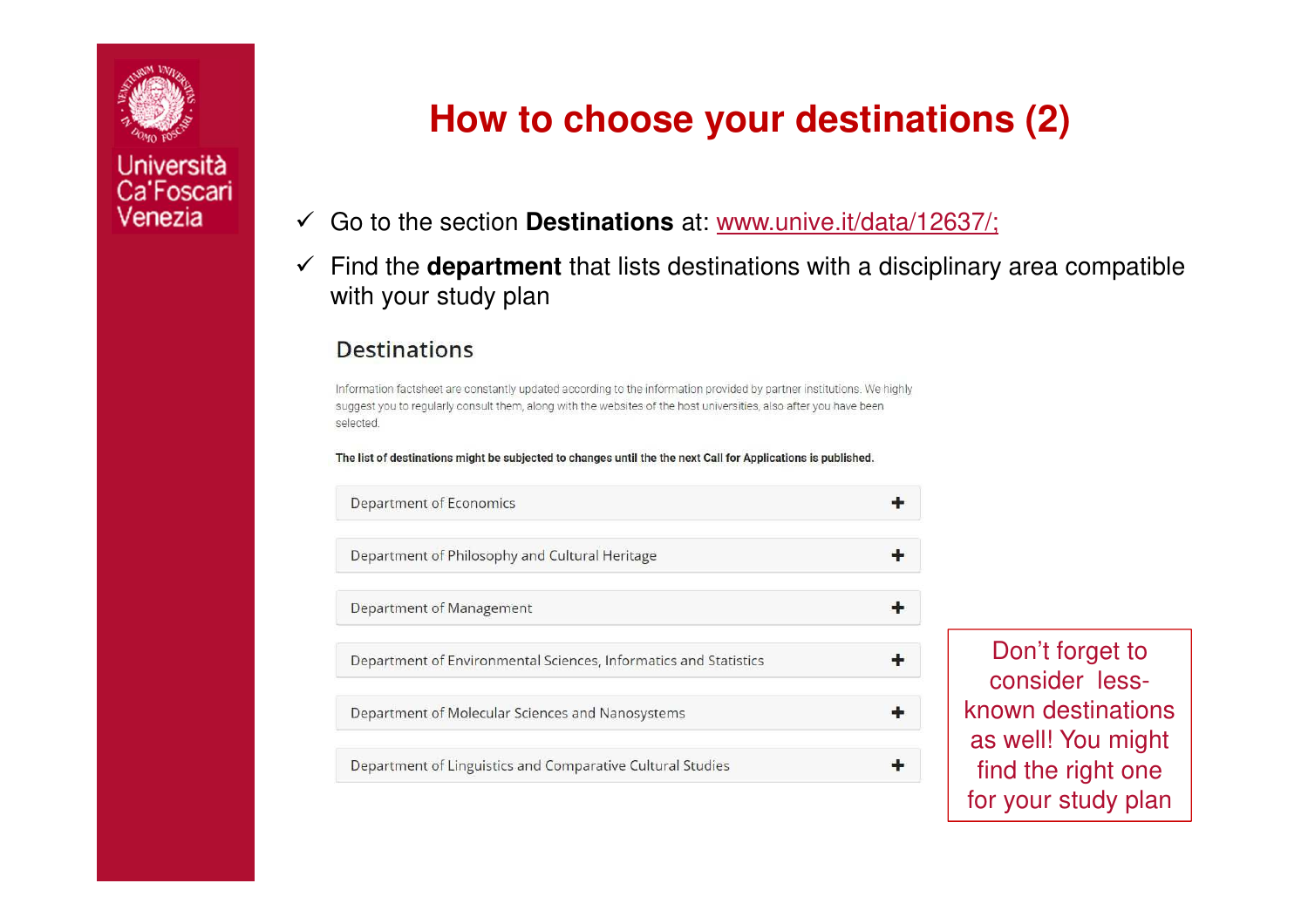

## **How to choose your destinations (3)**

- Examine the **compatibility** between your study programme and the academic offer at the host institution, by checking the **disciplinary area**and the **faculty/department** for each destination.
- Check the (**academic** and **language**) **entry requirements** on the website of the host university and on the infosheet attached to the destination, where available.

| <b>University [Erasmus Code]</b>                                                                                          | Discipl. Area                      | Coordinator          | <b>Students/Months</b> | <b>Details</b>                               |
|---------------------------------------------------------------------------------------------------------------------------|------------------------------------|----------------------|------------------------|----------------------------------------------|
| National And Kapodistrian University<br>Of Athens - Faculty of History and<br>Archeology [G ATHINE01]                     | 0222 History<br>and<br>Archaeology | Antonetti<br>Claudia | $2 \times 10$          | details<br><b>[PDF</b><br>0.28<br><b>Mb]</b> |
| Westfälische Wilhelms-Universität<br>(WWU) Münster - Seminar fur Alte<br>Geschichte [D MUNSTER01]                         | 0222 History<br>and<br>Archaeology | Antonetti<br>Claudia | 1x10                   | details<br><b>PDF</b><br>0.10<br>Mb]         |
| Leopold-Franzens-Universität<br>Innsbruck - Institute of Ancient History<br>and Ancient Oriental Studies [A<br>INNSBRU01] | 0222 History<br>and<br>Archaeology | Antonetti<br>Claudia | $1x10$ LeLM            | details<br><b>PDF</b><br>0.16<br><b>Mb]</b>  |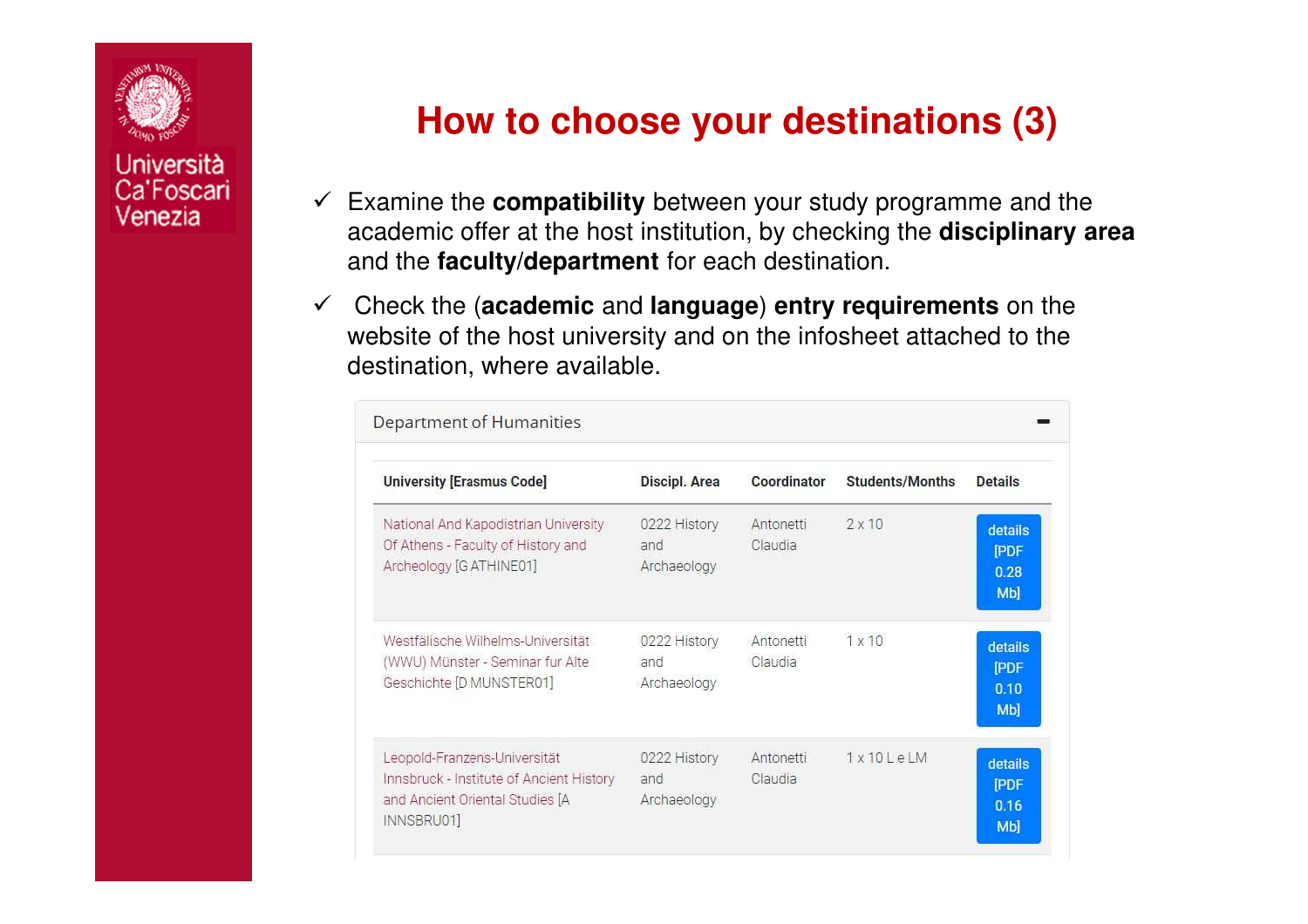

**PLEASE NOTE:**

Applications that do NOT comply with the specific restrictions indicated in the section "Destinations" (study cycle, study programme, department, year of enrolment during the mobility, etc.) will be considered as INVALID and will be discarded.

Host universities might reject applications of selected students who do NOT meet their academic and/or language requirements.

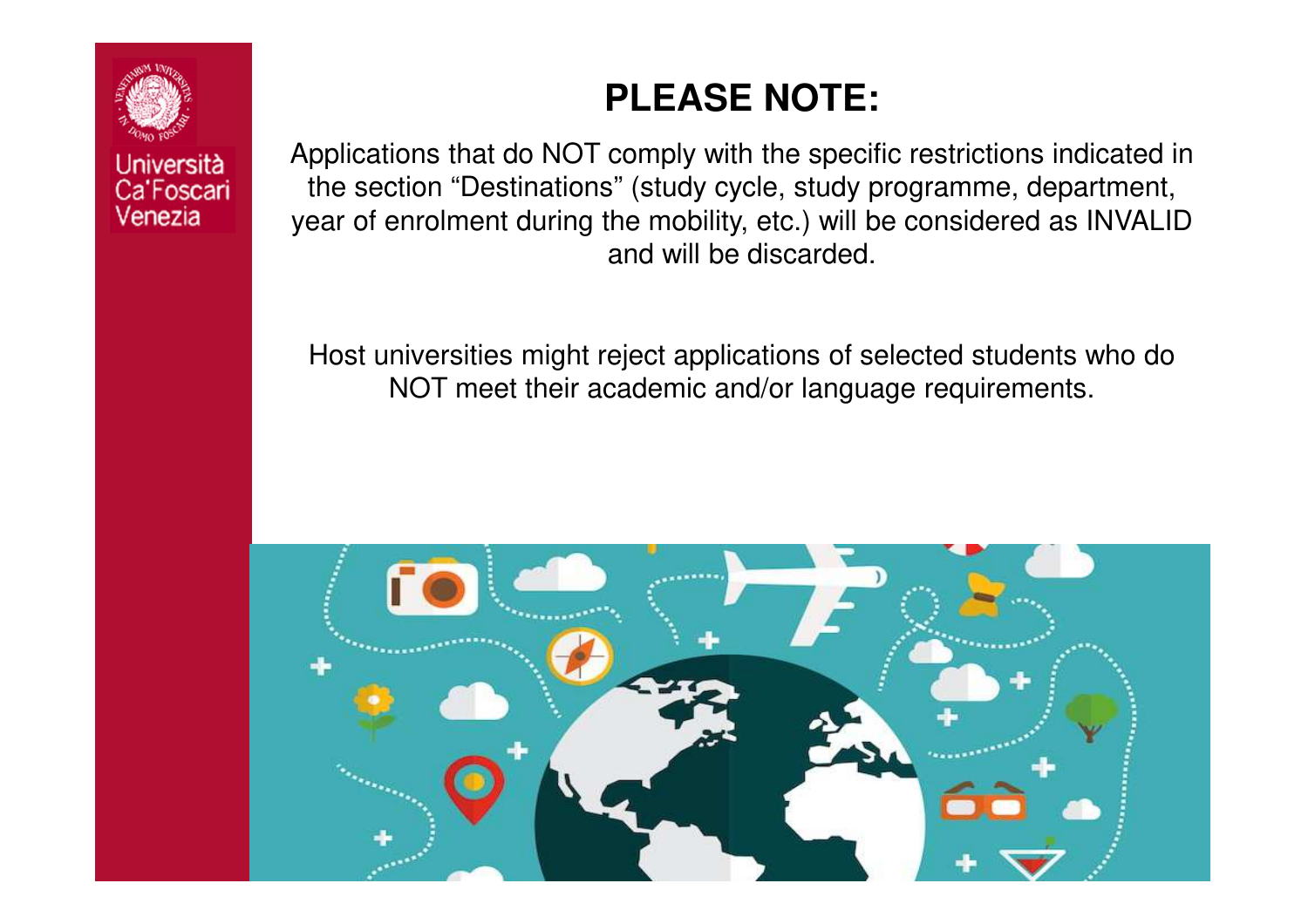

# **Duration of the mobility period:**

- $\bullet$ established by each specific agreement
- • might vary from year to year according to the academic calendar at the host university
- cannot be reduced, unless for force majeure causes  $\bullet$
- •between **1/07/2022 and 30/09/2023**
- • it is possible to carry out up to 12 months of physical (in presence) mobility within the framework of the Erasmus+ programme (study, traineeship and ICM) for each study cycle

#### **Students enrolled in a Bachelor or Master's degree:**

- •duration from 60 days up to 12 months
- <sup>a</sup> period of virtual mobility can be added to the physical mobility, if •approved by your host university and the academic coordinator of the agreement before departure
- the minimum duration of physical mobility is 60 days•

#### **PhD student can choose between two kinds of mobility:**

- <sup>a</sup> short-term mobility (from 5 to 30 days; minimun 3 ECTS or 75 hours of •reserch activity), with or without a virtual component.
- • <sup>a</sup> long-term mobility (from 2 to 12 months), with or without a virtual component
- • the virtual component must be approved by the host institution, the academic coordinator and the thesis supervisor before departure
- The minimum duration (5 days or 2 months depending on the kind of  $\bullet$ mobility) must be carried out in presence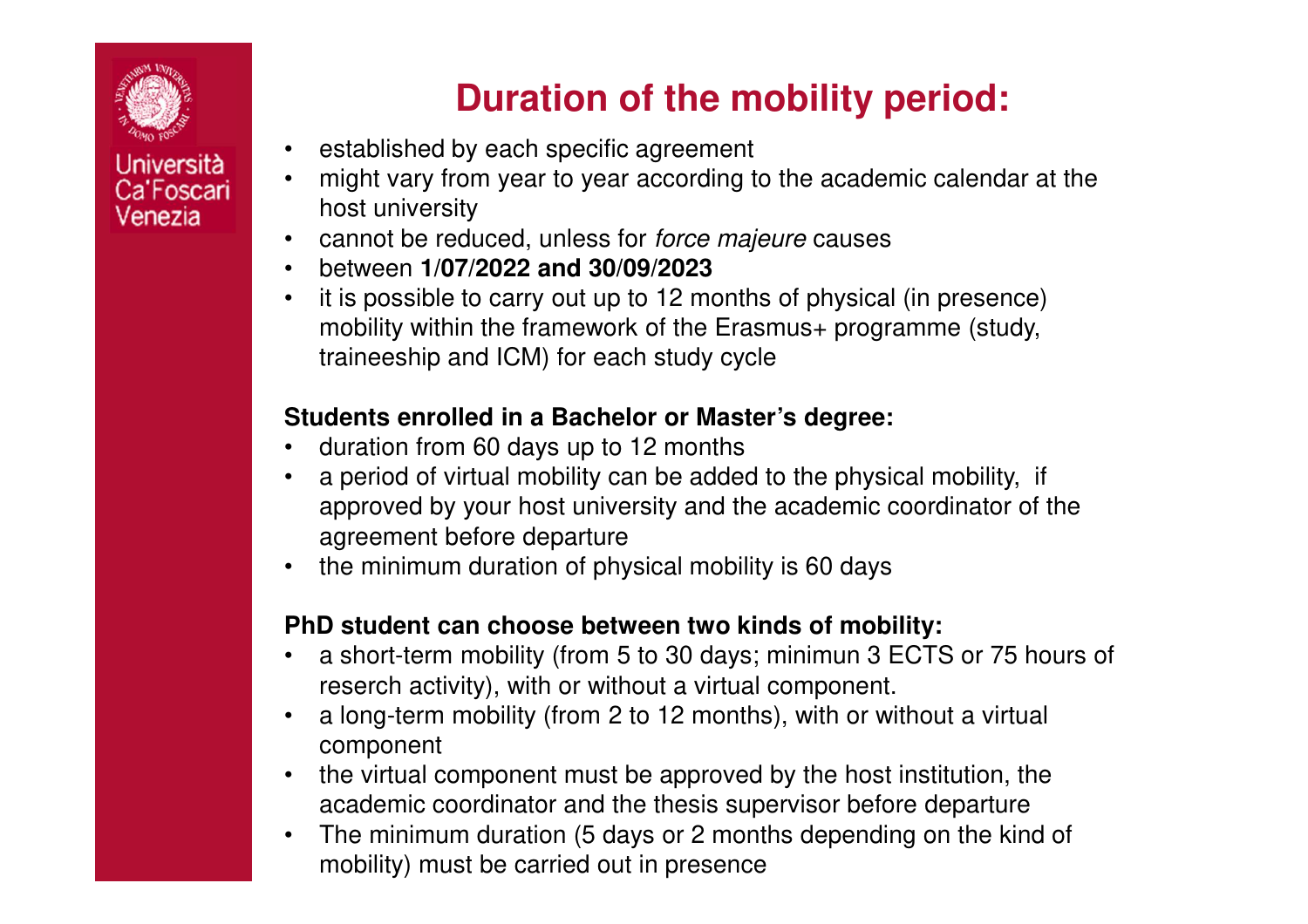

#### **Financial supportType of support Forecast amounts, given a n° of 750 beneficiaries (in case of a greater <sup>n</sup>° of beneficiaries, the amounts will be reducedaccordingly)Grant from the European Commission (budget 900,900 €).** • 250 € 300 €• 350 €• 3 or 4 monthly grants**Reimbursment of expenses with University funds (budget 500,000 €)**Maximum amount: around €300, multiplied by the <sup>n</sup>°of months not covered by the EU grant. **For students with an ISEE indicator amounting to 24.000 Euros or less, grant funded by the MUR (budget 440.506 €)** \*Guaranteed to winners only and not to students in the reserve list Avarage monthly grant\* of 300  $\epsilon$ , for the whole mobility period (forecast amount, given a n° of 200 beneficiaries for an avarage mobility duration of 6 months)\*Variable according to the ISEE. **EU funds for students with health issues or disabilities**Upon request from the IRO to the Erasmus+ National Agency. IRO will inform all students on the procedures to access this funding. **EU Green travel contribution (for students who will opt for low emission means of transport to reach their destination such as bus, train and car sharing)** $\textcolor{red}{\bullet}\ \,$  50  $\textcolor{red}{\epsilon}$  una tantum; • Up to 4 travel days financed with EU grant (2 days for the outbound journey, 2 days for the return journey if necessary). This additional funding will contribute to the definition of the total grant from the European Commission.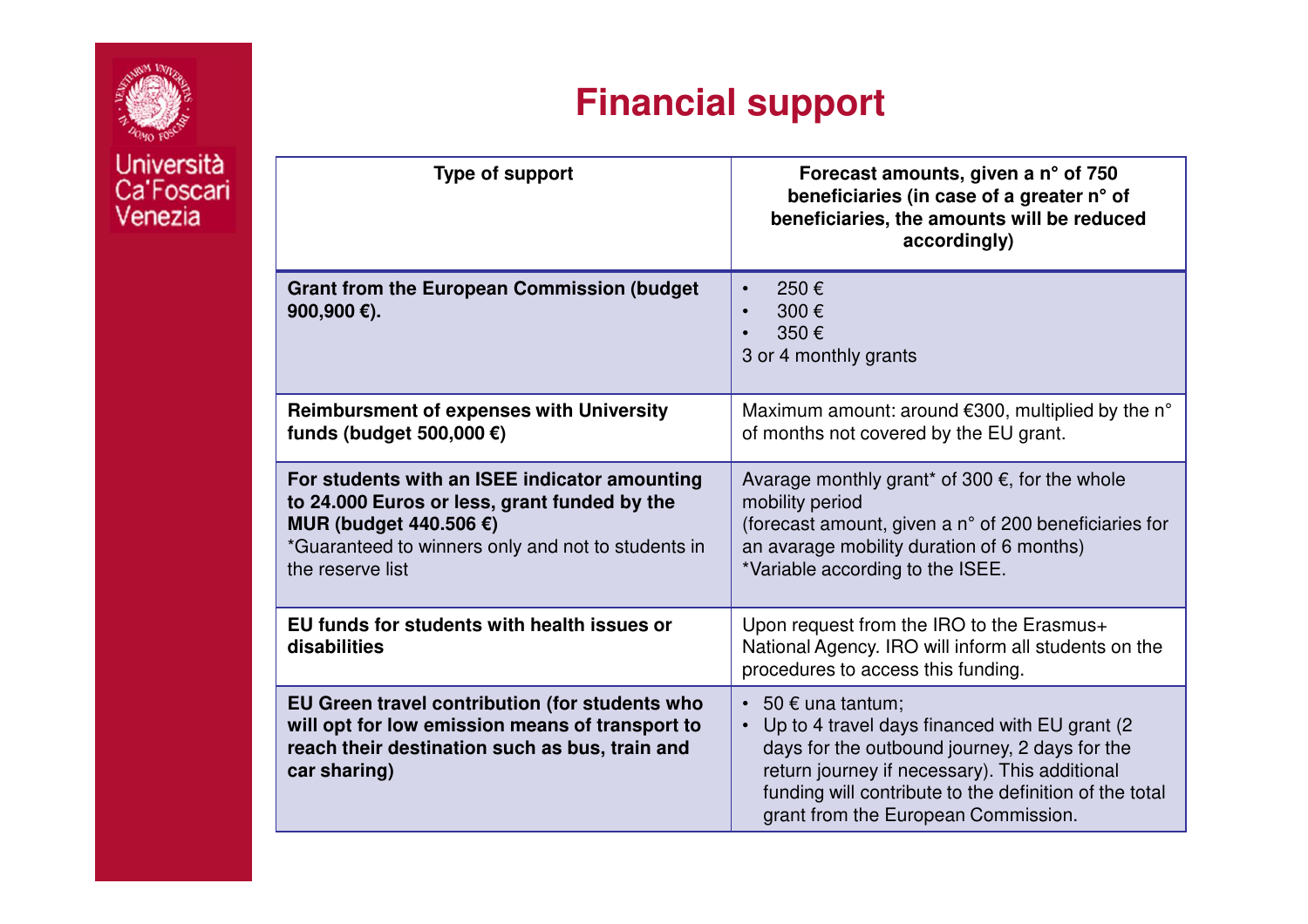

# **How to apply (1)**

Applications must be submitted online, from the **Personal Area, in the section dedicated to the Calls for international mobility programmes**, by filling in and confirming:

- **Questionnaire/Motivational Letter;**
- -**Application to the Call and selection of the destinations.**

The application is concluded and valid only if both steps have been completed, and a green circle is displayed next to the name of the selectedDepartment.

#### **ATTENTION! The Questionnaire/Motivational Letter can be filled out just once and it cannot be edited**

Destinations:

- From 1 to 5, in order of priority;
- •1 single Department, selected by the student.

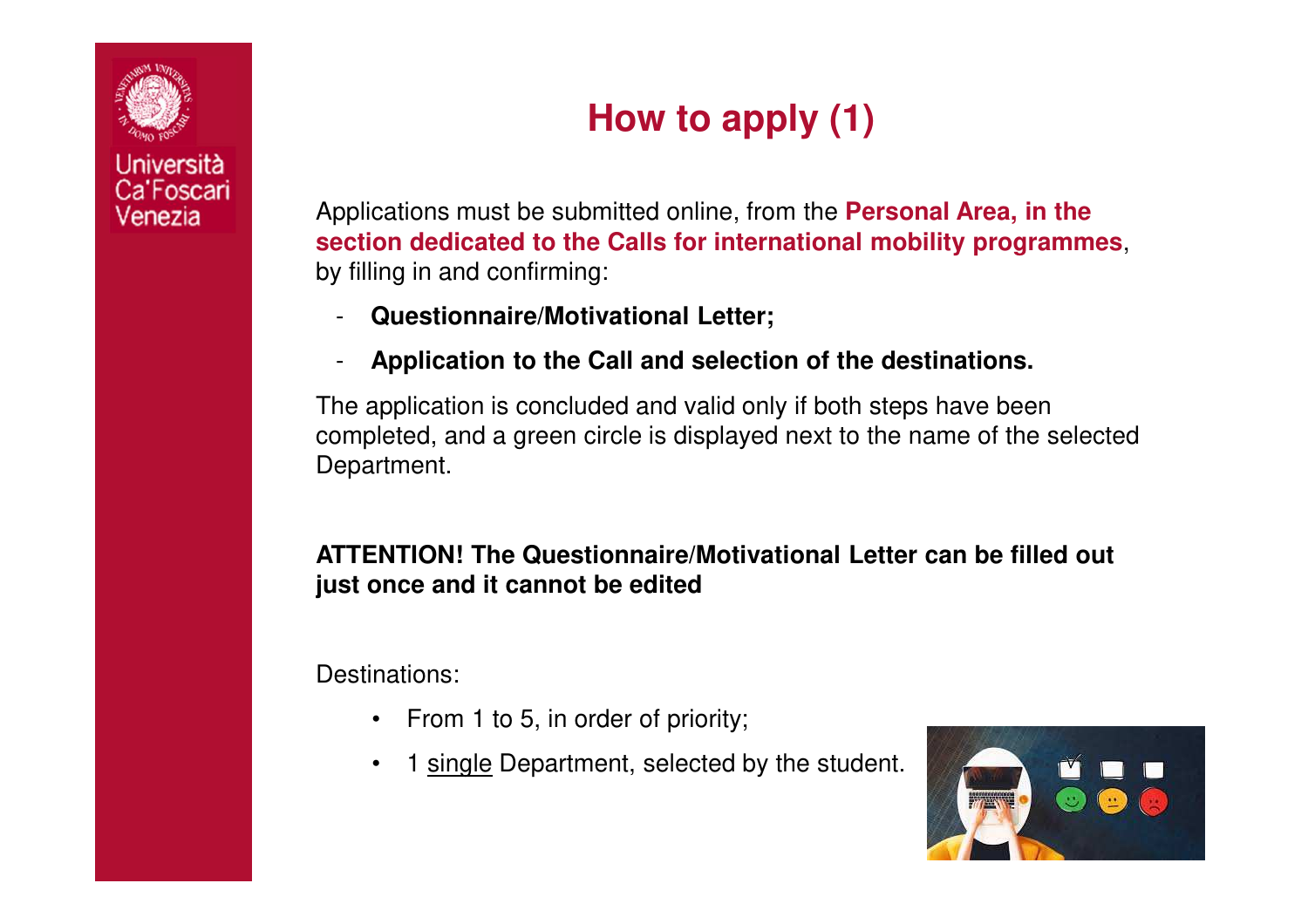

## **How to apply (2)**

- • **Students graduating in the extraordinary session of a Bachelor's Degree**, who will carry out their mobility during the 1st year of MA and **did not pay the first instalment of tuition fees for a.y. 2021/2022** Write an e-mail to: <u>erasmusout@unive.it</u> (subject: APPLICATION ERASMUS 2022-2023 – GRADUAND) **by 4th March** to receive the instructions to submit your application
- •**• PhD students** → in addition to the online application, send to arasmusout@unive it a letter from the Supervisor to certify the erasmusout@unive.it a letter from the Supervisor to certify the progress of their research activity (subject: APPLICATION ERASMUS 2022-2023 – PhDSTUDENT) by the deadline of the Call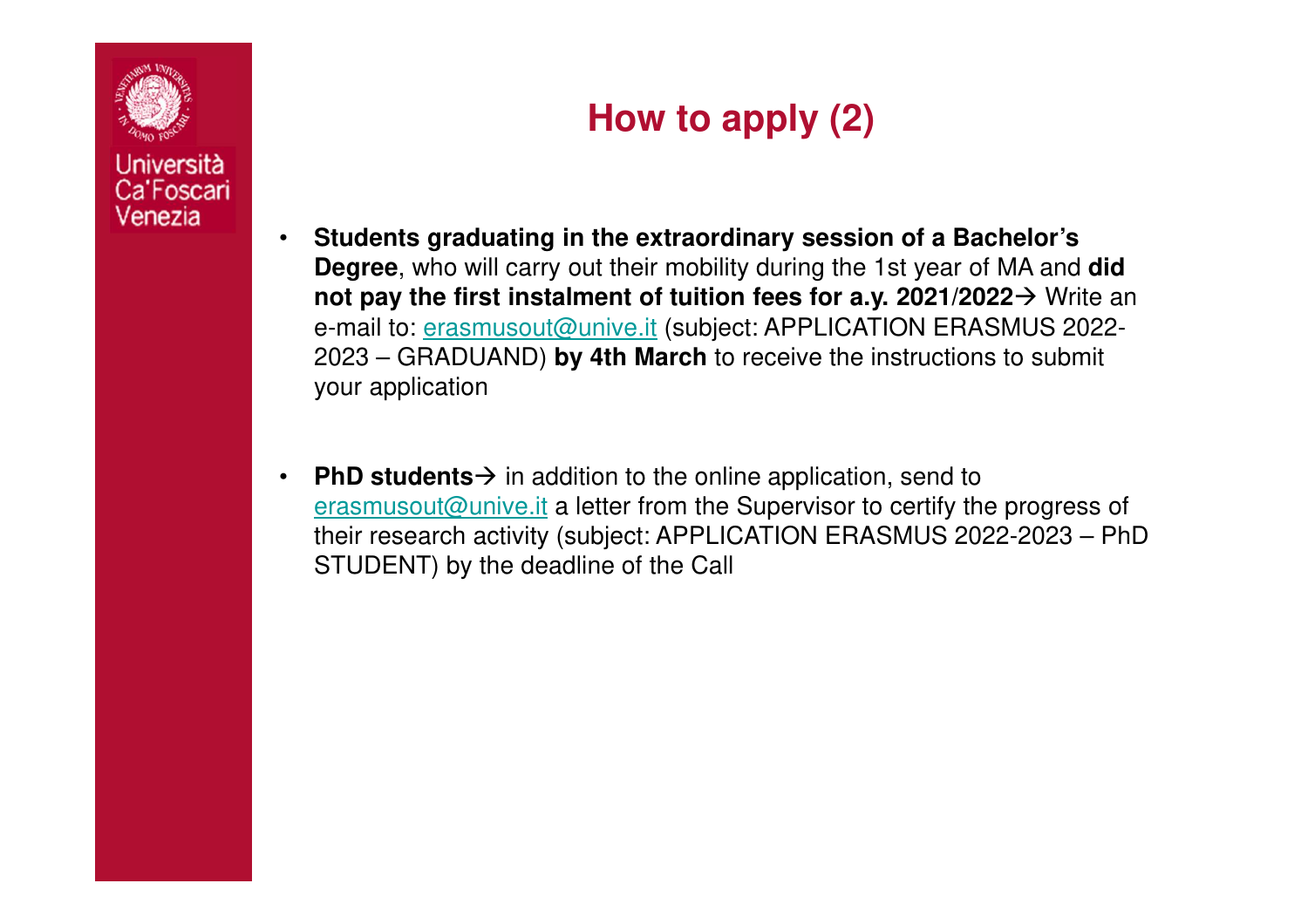

## **Evaluation Criteria for destinations of DMA, DEC, DAIS, DSMN, DSLCC, DSAAM, DFBC:**

- • Weighted average mark normalised as compared to the average mark of students enrolled in the same studyprogramme
- • Career speed (ratio between the number of registered credits and the year of enrolment);
- •Enrolment in the selected Department (if applicable);
- •Questionnaire/Motivational Letter (only in case of ex aequo).

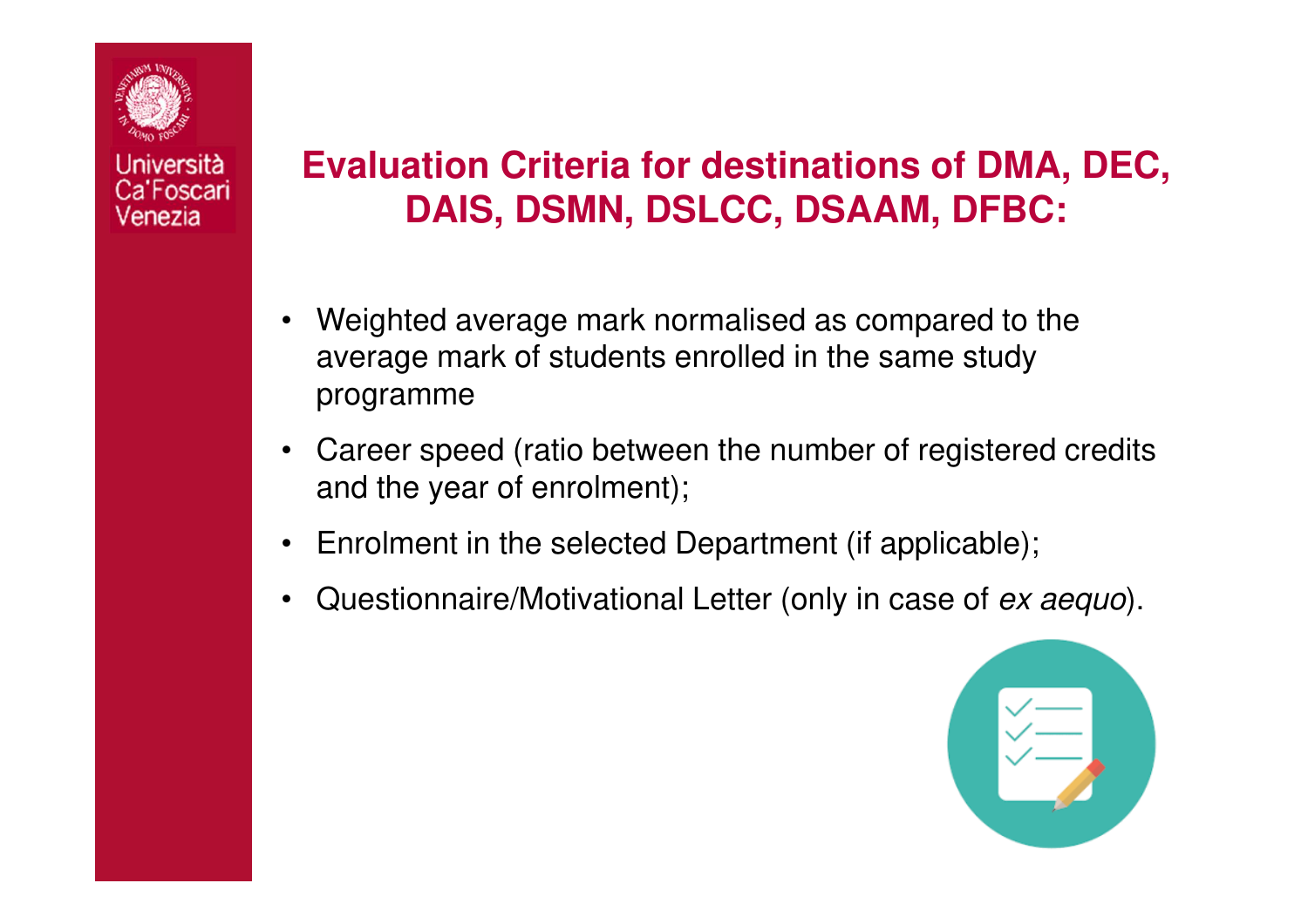

Università Ca'Foscari

### **Evaluation Criteria for destinations of DSU:**

| <b>EVALUATION CRITERIA</b>                                                                                                                         | <b>POINTS</b>                                                                                                                                                                                                                                                                                  |
|----------------------------------------------------------------------------------------------------------------------------------------------------|------------------------------------------------------------------------------------------------------------------------------------------------------------------------------------------------------------------------------------------------------------------------------------------------|
| <b>Correspondence between the selected</b><br>destination and the student's study plan                                                             | From 0 to 1                                                                                                                                                                                                                                                                                    |
| Motivation (questionnaire/motivational<br>letter)                                                                                                  | From 0 to 1                                                                                                                                                                                                                                                                                    |
| L/LM: Average mark of registered exams<br>(not normalised as compared to the<br>average mark for students enrolled in the<br>same study programme) | From 0 to 1:<br>1.<br>if the average mark is equal to 30/30<br>$\bullet$<br>if the average mark is between 28/30 and 29/30<br>0,7<br>$\bullet$<br>if the average mark is between 26/30 and 27/30<br>0,4<br>$\bullet$<br>0,2<br>if the average mark is equal to or less than 25/30<br>$\bullet$ |
| PhD: evaluation of ongoing research                                                                                                                | From 0 to 1                                                                                                                                                                                                                                                                                    |
| Priority assigned to the destination                                                                                                               | From 0 to 1:<br>if the priority is 1<br>$-1$<br>if the priority is 2<br>$-0,8$<br>if the priority is 3<br>$-0,5$<br>if the priority is 4<br>$-0,3$<br>if the priority is 5<br>$-0,1$                                                                                                           |
| <b>Enrolment in the DSU</b>                                                                                                                        | From 0 to 0,5:<br>$-0.5$<br>if enrolled in the DSU<br>$-0$<br>if not enrolled in the DSU                                                                                                                                                                                                       |
| <b>Maximum score</b>                                                                                                                               | 4,5                                                                                                                                                                                                                                                                                            |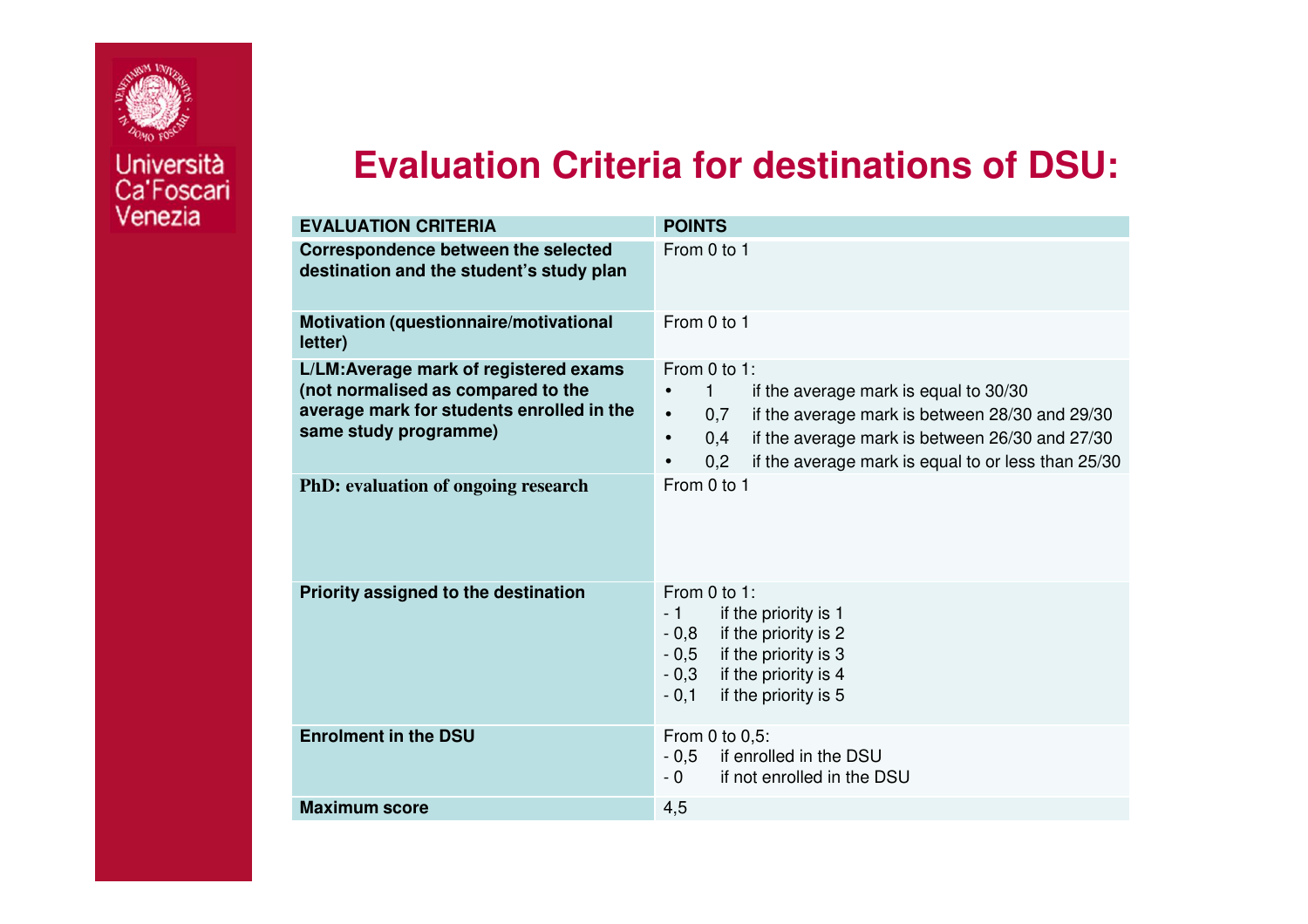

**Deadline for the online application**

### **March 7th at 12:00 p.m. (noon)**

Do not wait until the last days to apply online!

Any reports of technical malfunctions will be evaluated only if reported via e-mail to <u>erasmuout@unive.it</u> within March 7th at 12:00 p.m. (noon)

## **Publication of rankings**

in the online Personal Area **by April 6th**



## **Acceptance of the place**

By filling in the dedicated online form

**By April 11th at 12:00 pm (noon)**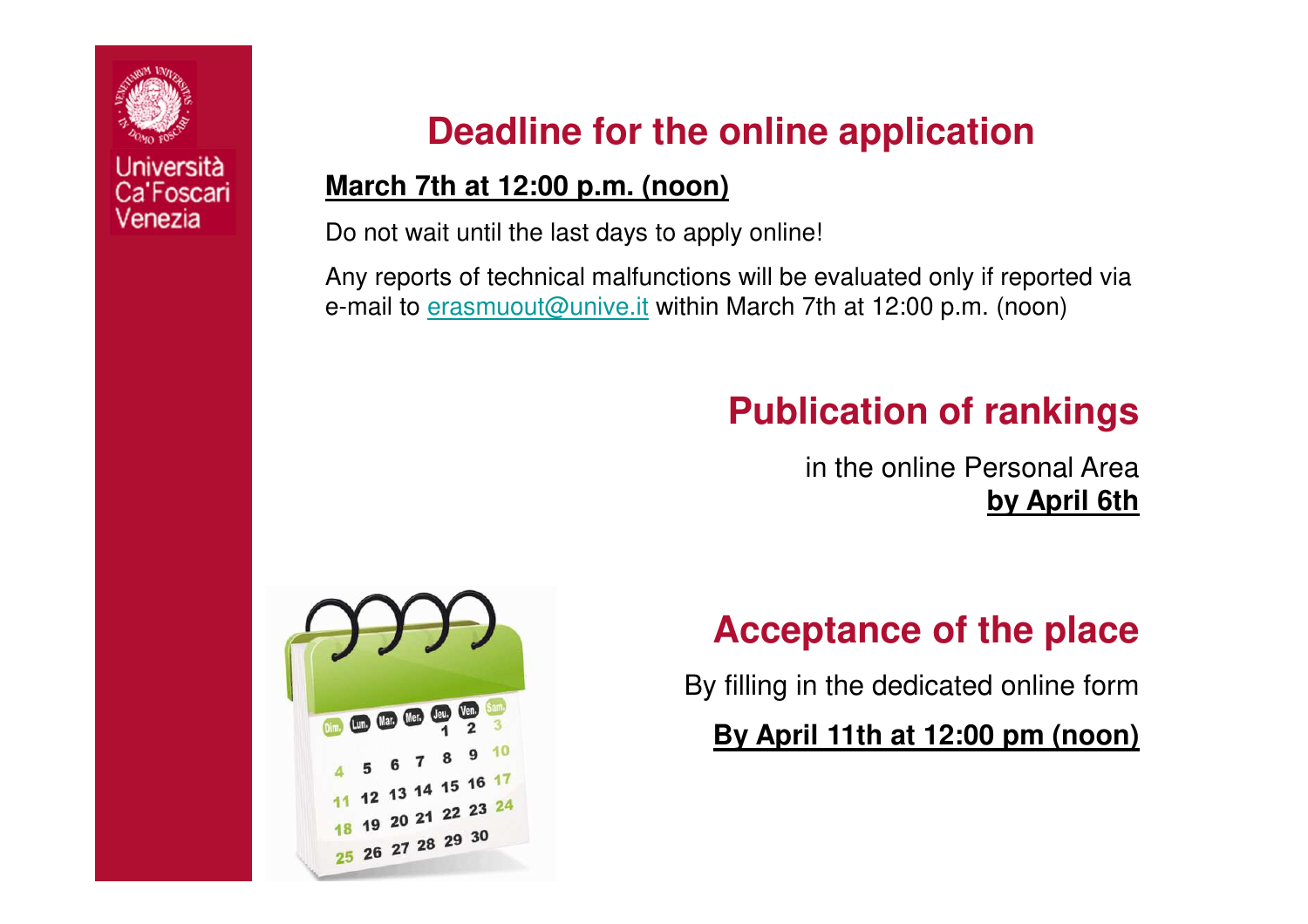

### **Remember that…**

- • Each student can be selected for only one destination or be reserve for multiple destinations
- • Reserve students are included in the ranking of selected destinations for which they are eligible
- • Reserve students do not have to accept the place by April 11th. They will be contacted via email in case of vacancies
- • Students who withdraw from their mobility after formally accepting the place will lose the right to apply to the next Call for a.y. 2023/2024, unless their withdrawal is due to documented causes of force majeure
- • Host universities may at any time modify the planning of mobilities, in terms of number of available places, months and semester of mobility